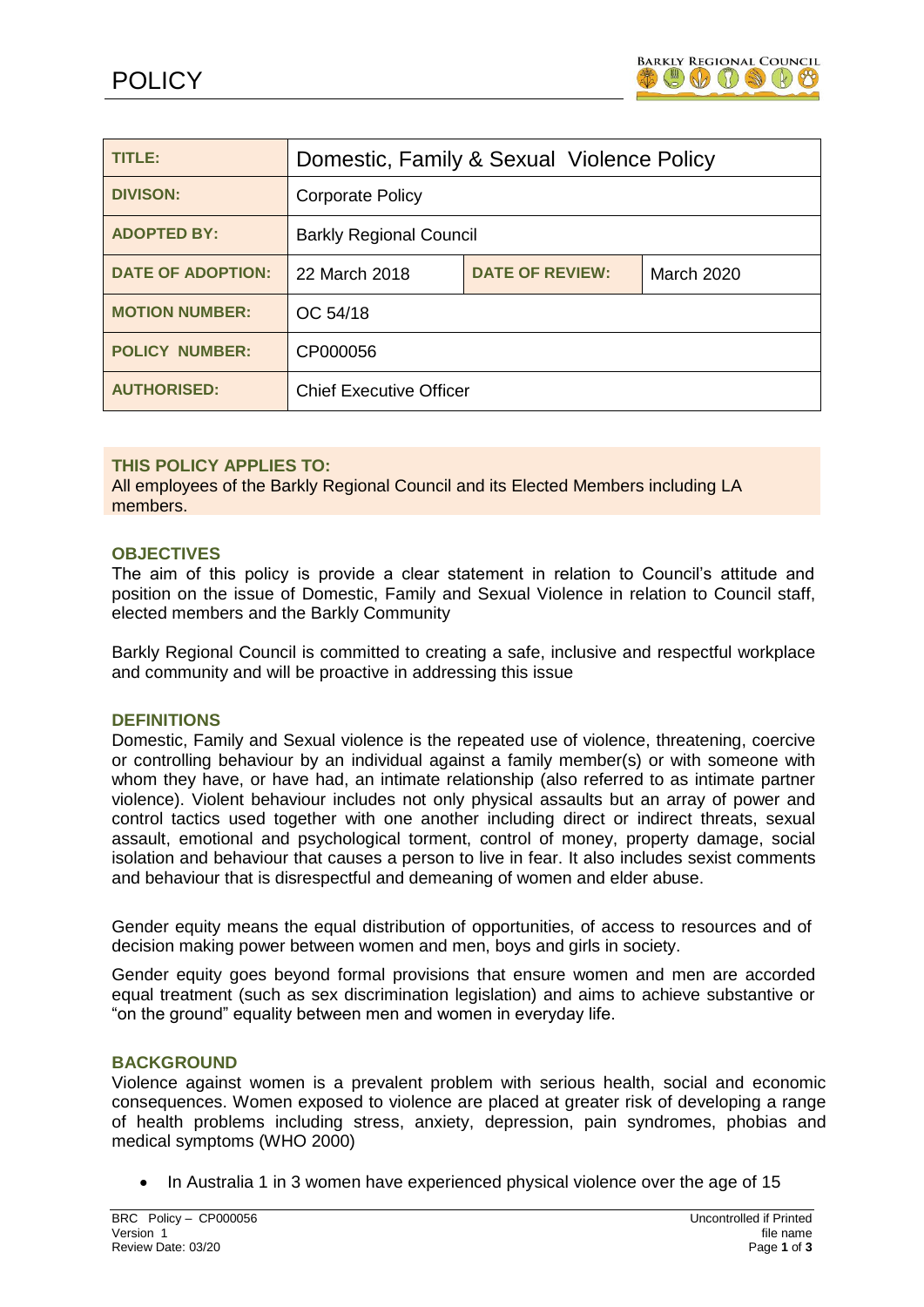

- In Australia 1 women per week is murdered at the hands of a current or former partner. The majority of murders in Tennant Creek are related to family violence.
- Indigenous women are 34% more likely than non-indigenous women to be hospitalised as a result of family violence. In Tennant Creek Domestic violence related assaults went from 196 (15/16) to 271 (16/17), an increase of 38.4%
- Council acknowledges that in order to address this issue the focus needs to be on:
	- o Primary Prevention: this is preventing violence before it occurs
	- o Secondary Prevention: intervening early to prevent recurring violence
	- o Tertiary prevention (response): preventing long term harm from violence
- Council acknowledges the underlying causes of violence against women are:
	- o Unequal power between men and women
	- o Rigid adherence to gender roles
	- o Broader cultures of violence

## **OUR COMMITTMENT**

Barkly Regional Council is committed to creating a safe, inclusive and respectful workplace and community

## **OUR ROLE**

Council recognises that violence against women harms the entire community. As a large employer and through its role in delivering many services in the community, Council engages with many individuals, families and organisations. Council is ideally placed to promote prevention of violence against women and children.

Our aim is to prevent violence before it occurs. Strategies include addressing the underlying causes of violence against women such as gender inequity; beliefs in rigid gender roles and stereotypes; and behaviours that contribute to, or condone, violence such as sexist jokes, victim blaming or underplaying the seriousness of violence against women.

As part of our commitment to preventing violence against women we will annually support awareness raising activities for White Ribbon Day, International Womens Day and the 16 Days of Action. We will support the activities of the NO MORE campaign. We have also included a Family Violence Clause in our Enterprise Agreement and will on a regular basis provide training to elected members and staff on how to identify and discourage sexist and other disrespectful behaviour at work, home and in the wider community.. We will support training in the wider community to raise awareness of the importance of addressing this social issue.

## **We support the following principles:**

All women have the right to safe and respectful relationships and to live free from